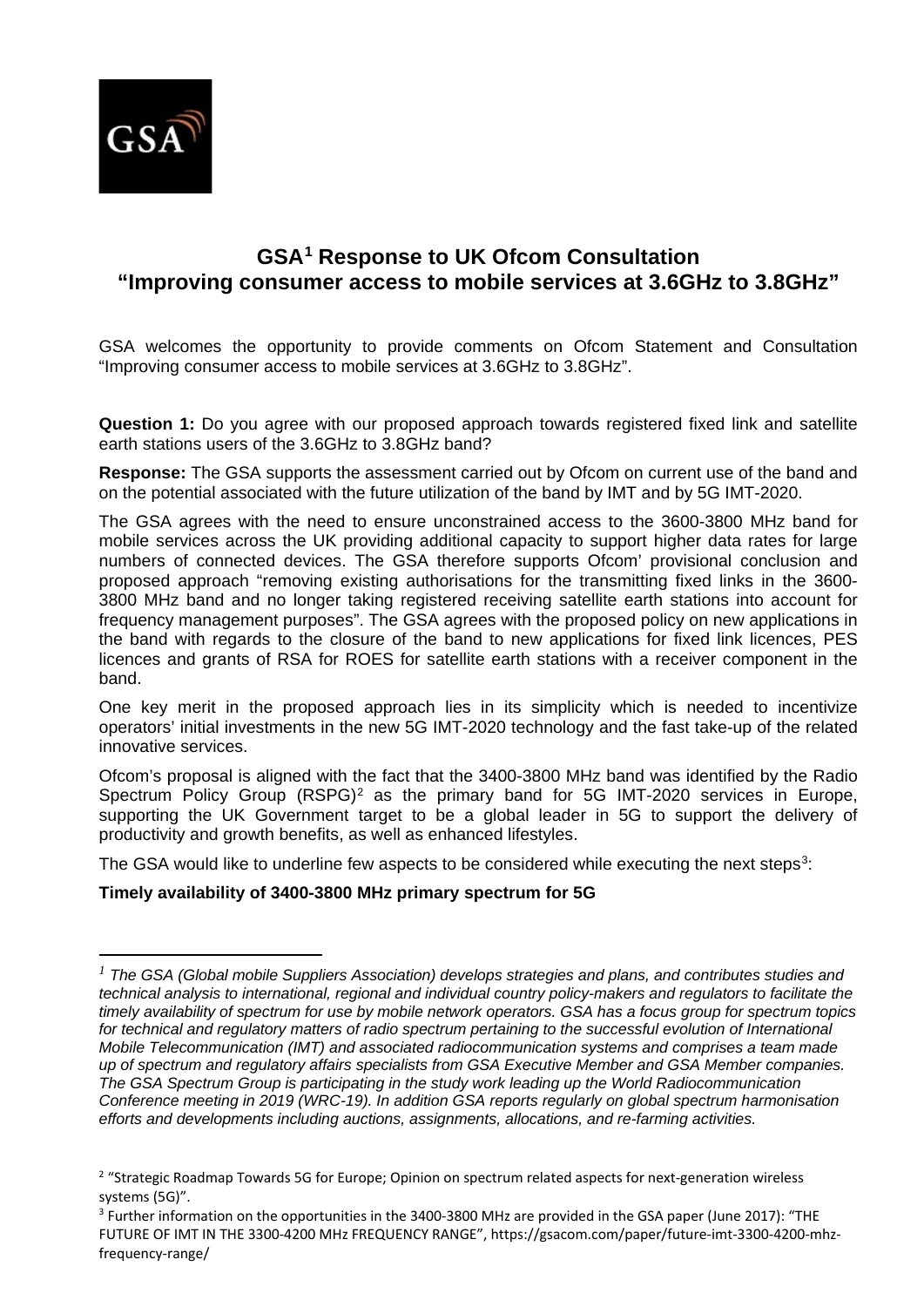5G trials and interoperability testing (both LTE Evolution and 5G-NR) in the 3400-3800 MHz range will start late in 2017. GSA expects commercial readiness of the 5G-NR ecosystem in 2018, targeting broader commercialization from 2019.

In line with the above timelines, the GSA believes that Ofcom's next steps should ensure that the 3600-3800 MHz band (and the 3400-3600 MHz band) will be made available for mobile use as soon as practicable (before 2020) and in as many areas as possible. This would allow the UK to be ahead for 5G roll-out and reap the benefits of a leading country advantage.

It is important to ensure that the changes to be applied to the operation of existing users are carried out efficiently to minimize costs and impacts on the rollout of mobile services. For example, some satellite earth stations, located in less densely populated areas, could continue operating on a licence exempt basis without marked degradation of spectrum quality; such sites could also accommodate service that will not be provided in the future in the sites in more densely populated areas. In order to facilitate the process, while not supporting the application of current coordination mechanisms for satellite earth stations situated in rural areas, the GSA would support further technical analysis on the possibility to apply localised restrictions in future mobile licences around a limited number of Earth stations in remote areas, provided that any constraint to mobile deployment should be kept to a minimum, without adding material impacts on mobile deployment in the area affected.

## **Availability of wide channels**

The 5G New Radio (5G-NR) is being designed to inherently take maximum advantage of wideband channels to deliver improved spectral efficiency, higher capacity and improved user experience. Wide contiguous nationwide spectrum assignments to operators in the order of 100 MHz would allow operators to reap the full benefits of the 3400-3800 MHz frequency range for 5G.

The future availability of the 116 MHz of spectrum in the 3600-3800 MHz band for mobile services will represent an important step towards the availability of the whole 400 MHz of continuous spectrum in the 3400-3800 MHz range (to be made available with consistent regulatory conditions). This would enable 100 MHz wide channels for mobile operators.

### **Cost effective wide area 5G coverage**

The GSA believes that 5G will need to deliver its innovative services and applications broadly across the whole country and that the 3400-3800 MHz band will play a key role in this.

The proximity of the 3400-3800 MHz frequency range to existing bands used for IMT networks provides potential for macro cell wide area coverage using the existing infrastructure in areas where dense networks are deployed, thus delivering enhanced capacity without incurring network densification costs. The adoption of macro cell base stations implementing massive MIMO will boost peak and average downlink cell throughput with affordable complexity; the 64T64R massive MIMO technology is commercially available and has been successfully tested in the 3400-3600 MHz band[4.](#page-1-0)

Therefore, in agreement with statements provided by the leading mobile operators during the previous consultation, the GSA believes that the macro layer coverage will be a clear priority for mobile operators allowing to support wider, faster and cost effective roll out.

In line with Ofcom's understanding, the GSA recognises that small cell based deployment is more likely to be able to coexist with satellite earth stations. However, constraining future mobile deployment to only permit low power services or deployment using small cells in wide areas would significantly increase the cost and complexity of mobile deployments on a UK wide basis leading to a worse outcome for consumers.

With reference to possible alternative approaches exploiting sharing opportunities in this band, the GSA strongly agrees with the following statement from Ofcom: "we recognise that dynamic sharing approaches offer new opportunities for spectrum management and have considered the proposals

<span id="page-1-0"></span> <sup>4</sup> The available lower frequencies (e.g. 1800, 800, 900, 700 MHz) may be used in combination with 3400-3800 MHz 5G-NR connectivity to provide additional coverage improvement, facilitating the reuse of existing sites.